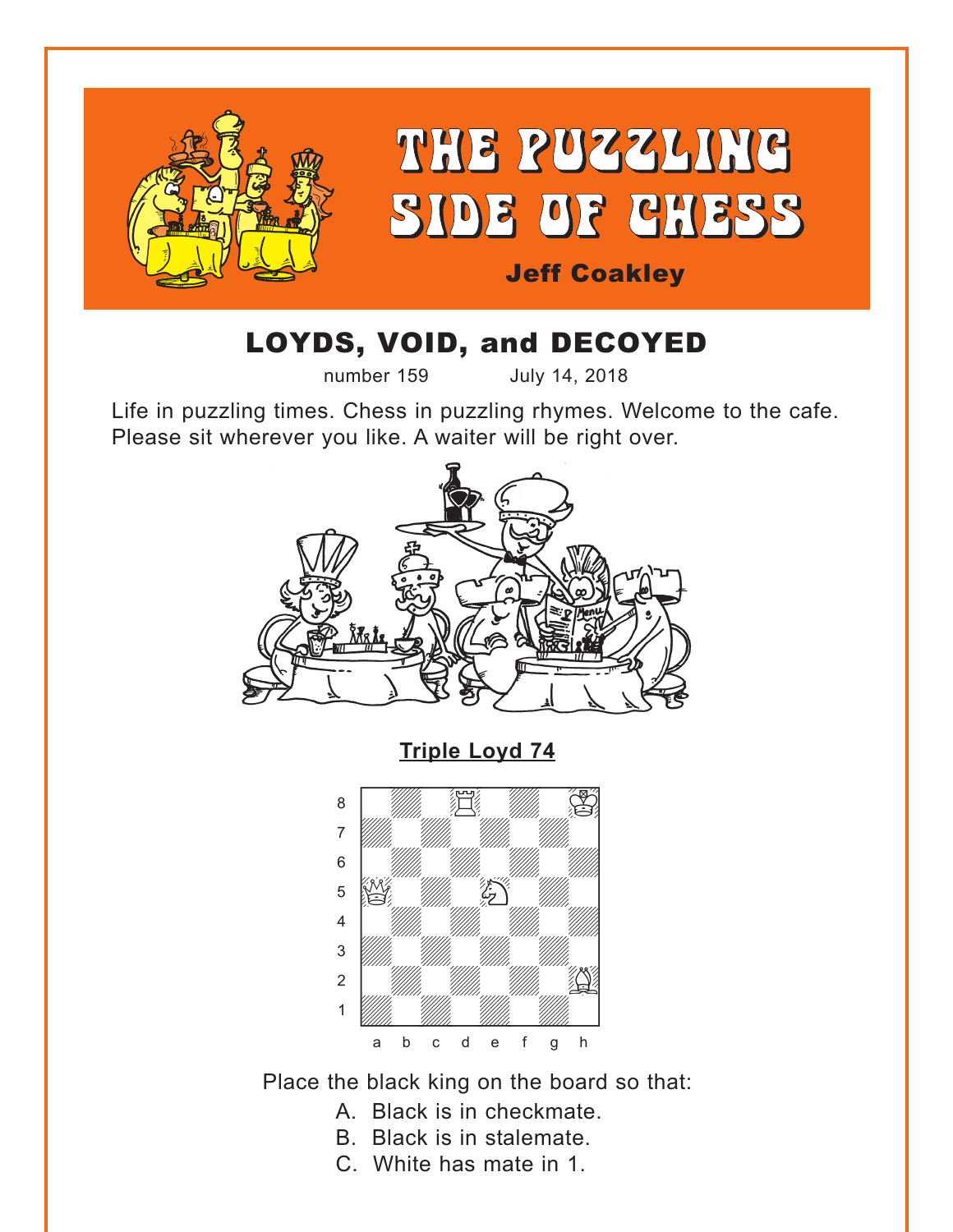## **[Inverted Loyd 49](#page-4-0)**

<span id="page-1-0"></span>

Place a white rook and two knights on the board so that White has mate in 1.



*Canadian Goose decoy, Prince Edward Island*

Canadian geese (*Branta canadensis*) live throughout Canada and the northern United States. Known for their impressive flying V-formations, they are frequently seen in large numbers at parks and near water in urban areas. Unfortunately, their loud honks, prolific doo-drops, and bold behaviour have led many people to consider them pests.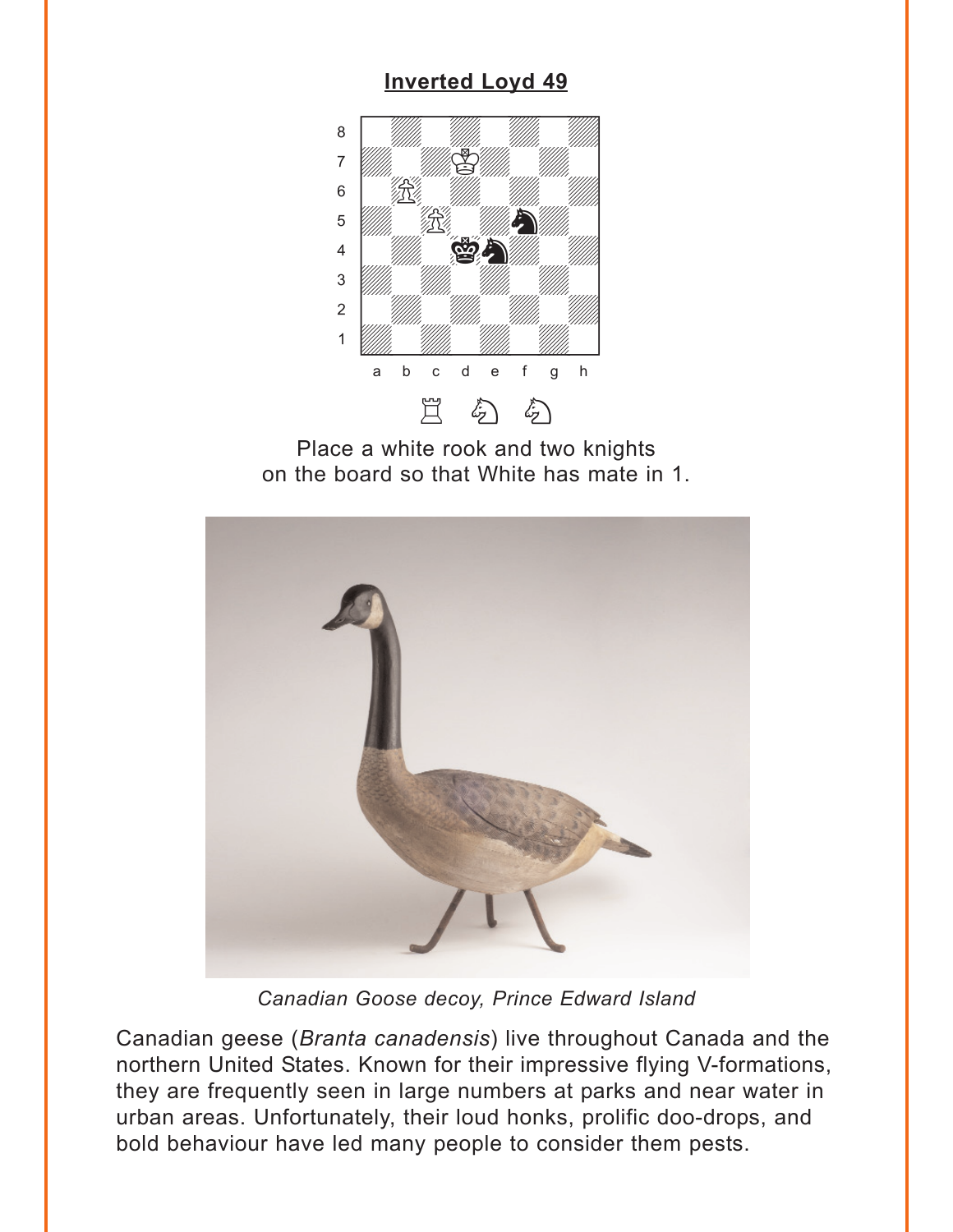<span id="page-2-0"></span>The empty space within and between atoms, the mystery of the infinite void. It makes chess seem so simple. The goal in the following puzzle is to create a bishopless void.

**Synthetic Game 39** 



Compose a game that ends with all bishops captured before White's 6th move. Five moves by each side, no bishops left on the board.



There are over 4 million Canadian geese in North America. With a life expectancy of 10 to 25 years, these big birds have wingspans up to 180 cm (6 feet), and an average weight of 4 kg (8<sup>1/2</sup> pounds).

Sometimes called "the roast beef of the skies", the geese are popular targets for hungry hunters. Wielding rifles, fielding decoys.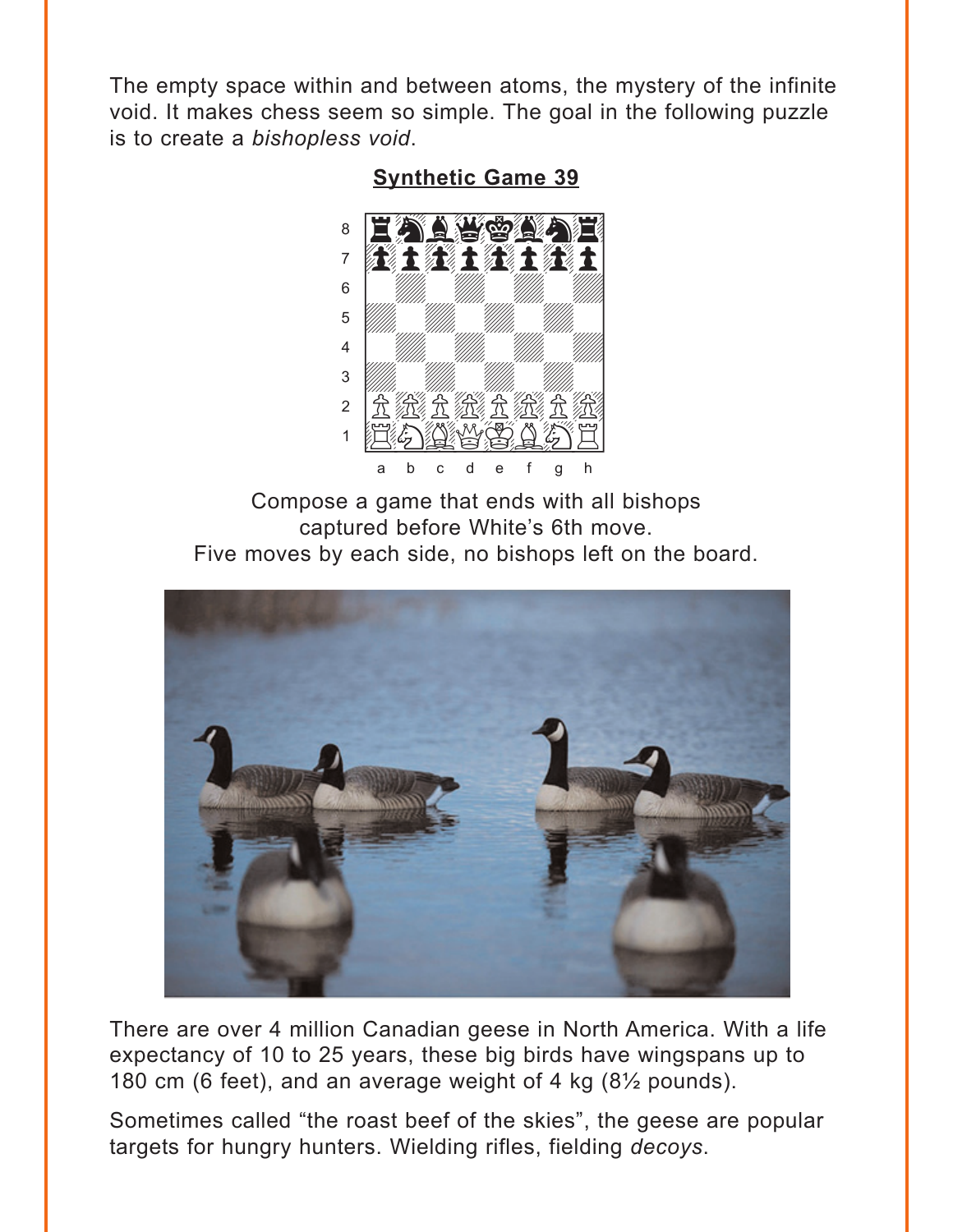<span id="page-3-0"></span>It doesn't happen often on the *Puzzling Side*, but occasionally we cross over to the "normal side of chess". The excuse this time is a shortage of interesting words that rhyme with 'loyd' and 'void'. Rather than write about tabloids, trapezoids, or thyroids, I decided to use two tactical exercises from my next instructional book. Hopefully the *decoyed* kings will be enjoyed.



**[Decoy Mate](#page-6-0)**

White to mate in 3

**[Decoy Study](#page-6-0)**



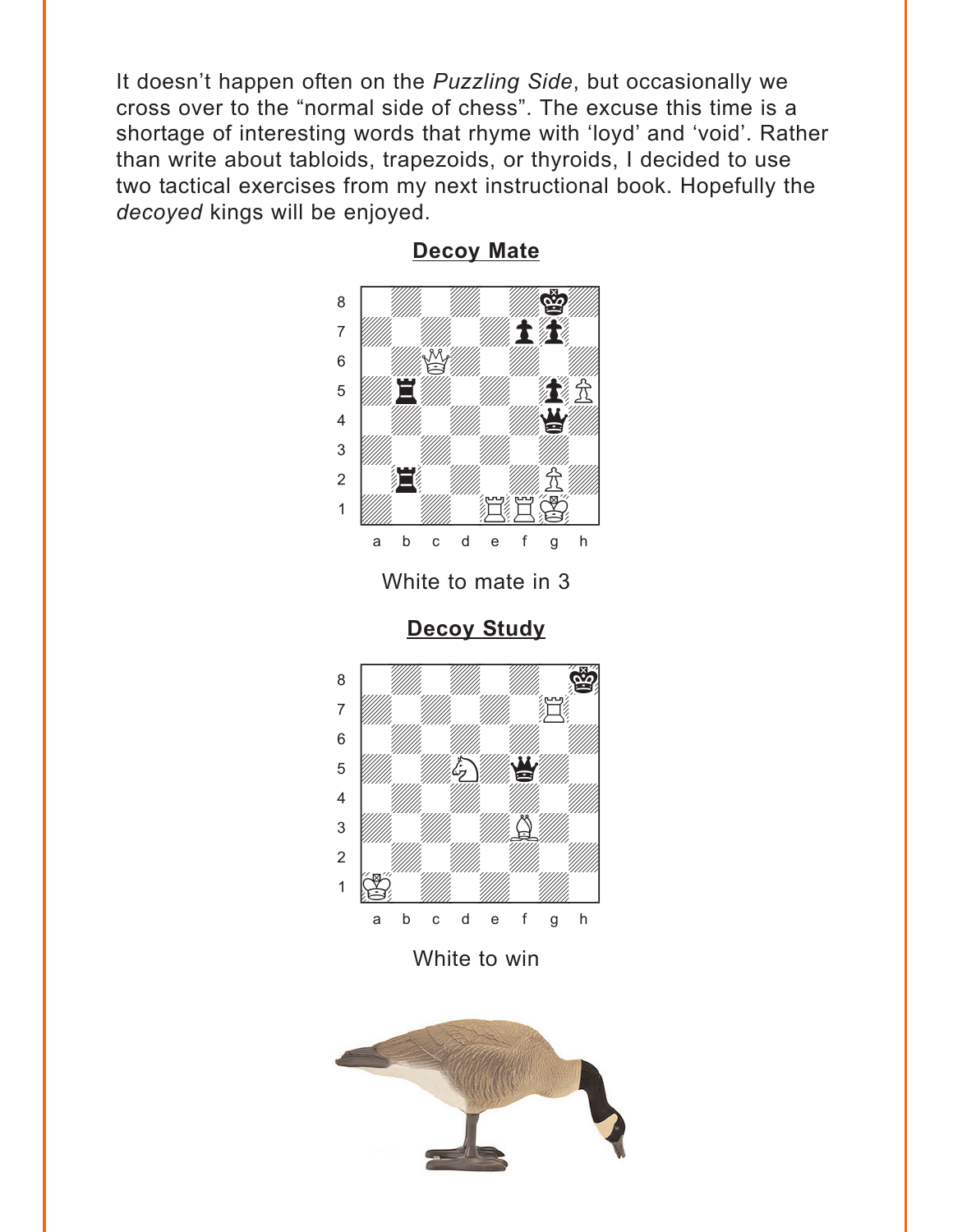## <span id="page-4-0"></span>**SOLUTIONS**

All problems by J. Coakley, *Puzzling Side of Chess* (2018).

**PDF hyperlinks.** You can advance to the solution of any puzzle by clicking on the underlined title above the diagram. To return to the puzzle, click on the title above the solution diagram.

*Archives***.** Past columns and a detailed index of problem-types and composers are available in the *Puzzling Side of Chess* archives.



**[Triple Loyd 74](#page-0-0)**  $\frac{m}{\sqrt{2}}$ 



No solutions on the edge of the board. A triple loyd rarity.



## **[Inverted Loyd 49](#page-1-0)**

Rd5, Nd1, Ne3 were added. 1.Rd5#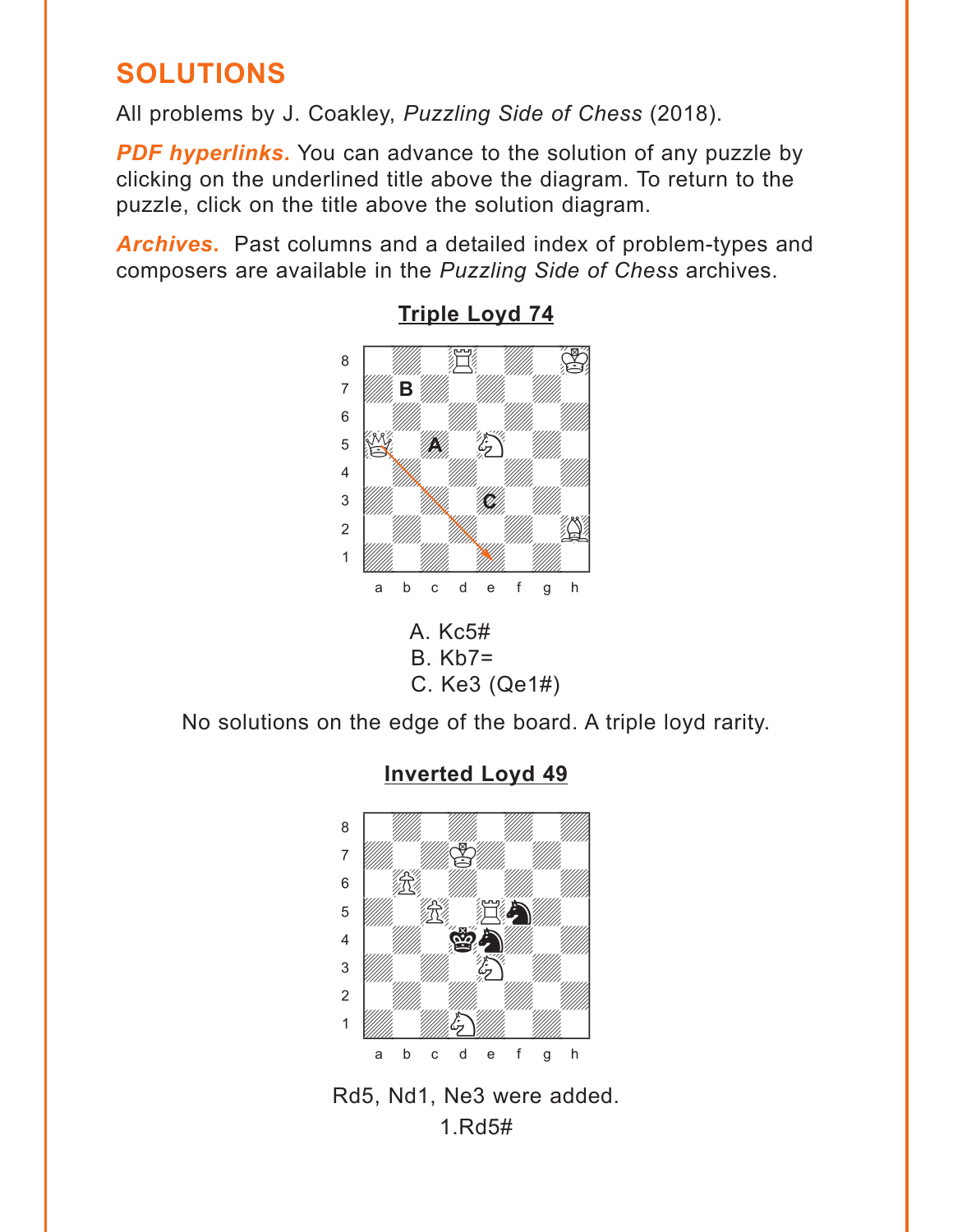#### **Synthetic Game 39**

<span id="page-5-0"></span>

1.b3 b6 2.Bb2 Bb7 3.Bxg7 Bxg2 4.Bxf8 Bxf1 5.Kxf1 Kxf8 Five turns each, zero B's.

The solution is not unique. Either or both of the b-pawns could have advanced two squares. A reflection of the same game also works. See diagram below.



1.g3 g6 2.Bg2 Bg7 3.Bxb7 Bxb2 4.Bxc8 Bxc1 5.Qxc1 Qxc8